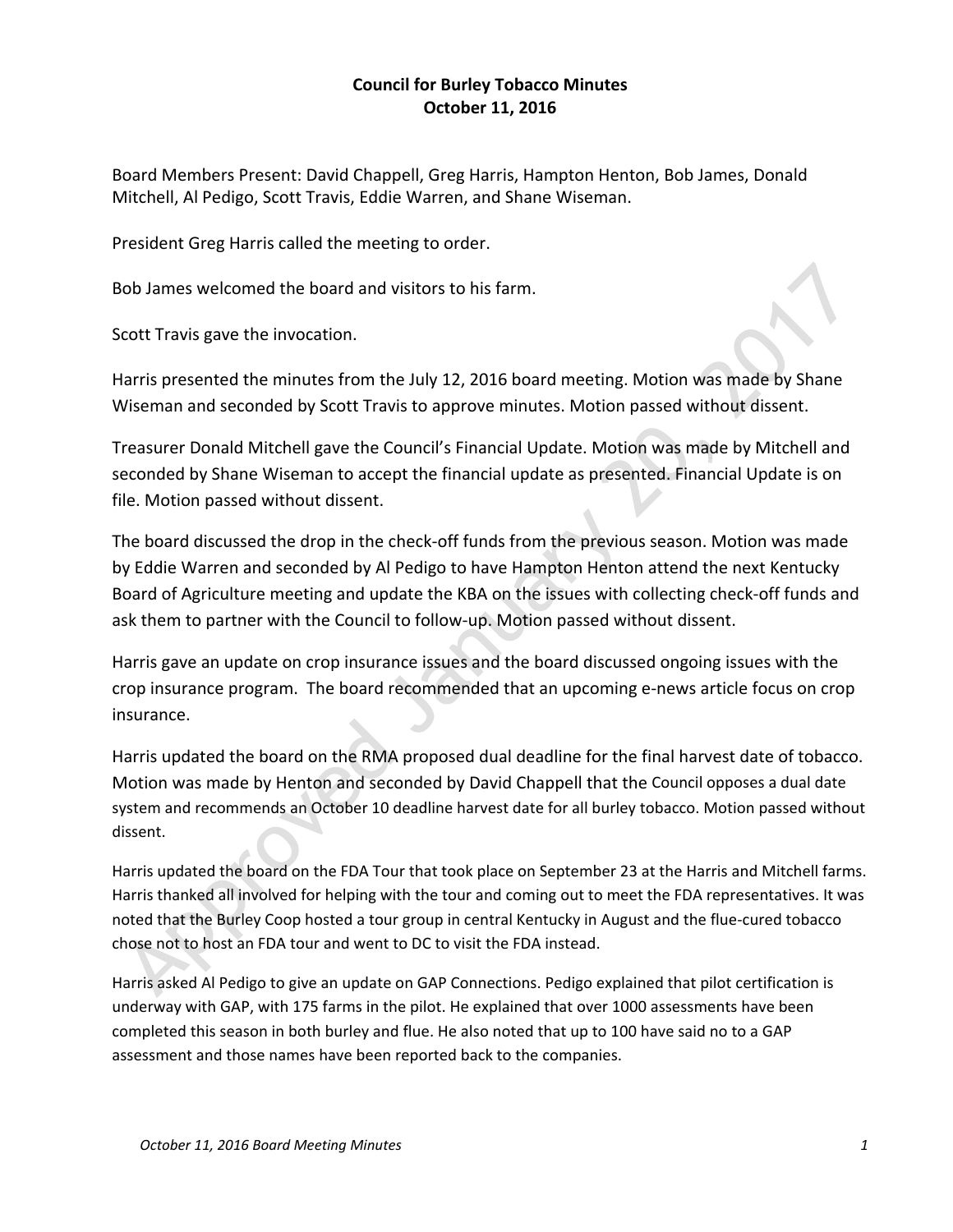## **Council for Burley Tobacco Minutes October 11, 2016**

Motion was made by Henton and seconded by Mitchell to pass a resolution that states, "We recommend that GAP Compliance must contribute to a tobacco growers improved financial sustainability." Motion passed without dissent.

Motion was made by Henton and seconded by Scott Travis that the GAP Compliance resolution be distributed to all board members before the end of the week so that it can be distributed to all major tobacco organizations including KYFB, TFB, NCTG, and more. Motion passed without dissent.

Harris told the board on the 2016-2017 Check-off letters had been mailed out by KDA. The letter has also been posted on the website.

Harris asked the board their pleasure for the 2017 grant funding cycle. The board discussed diminishing funds available each year for grants. Harris asked the grant committee from the previous year to meet again this year regarding grants.

Motion was made by Shane Wiseman and seconded by Al Pedigo that the Council accept applications for the grant cycle instead of gifting a set amount of funds to a University. Motion passed without dissent.

Motion was made by Shane Wiseman and seconded by Scott Travis that the Council commit up to \$40,000 in funds for grants in the 2017 grant funding cycle. Motion passed with one dissent.

Harris began discussion on the 2017 annual meeting. The board asked Kara Keeton to identify alternative options to the annual meeting luncheon due to diminishing funds. It was agreed that final luncheon decisions will be made via decision memo.

Harris introduced a request by the Burley Tobacco Cooperative Association for the Council to pay half the membership of TMA and the member registration for the 2017 Tobacco Expo.

Motion was made by Henton and seconded by Travis that the Council continue to pay half of the TMA membership. Motion passed without dissent.

Motion was made by Scott Travis and seconded by David Chappell to pay the member registration at the 2017 Tobacco Expo. Motion passed with one dissent

Harris asked Pat Raines and Steve Pratt with the Burley Growers Cooperative Association to give an update on the ITGA meeting in India in September. They presented the Strategy Proposal developed by the participants at the meeting (copy attached). They noted that Daniel Green was elected ITGA President.